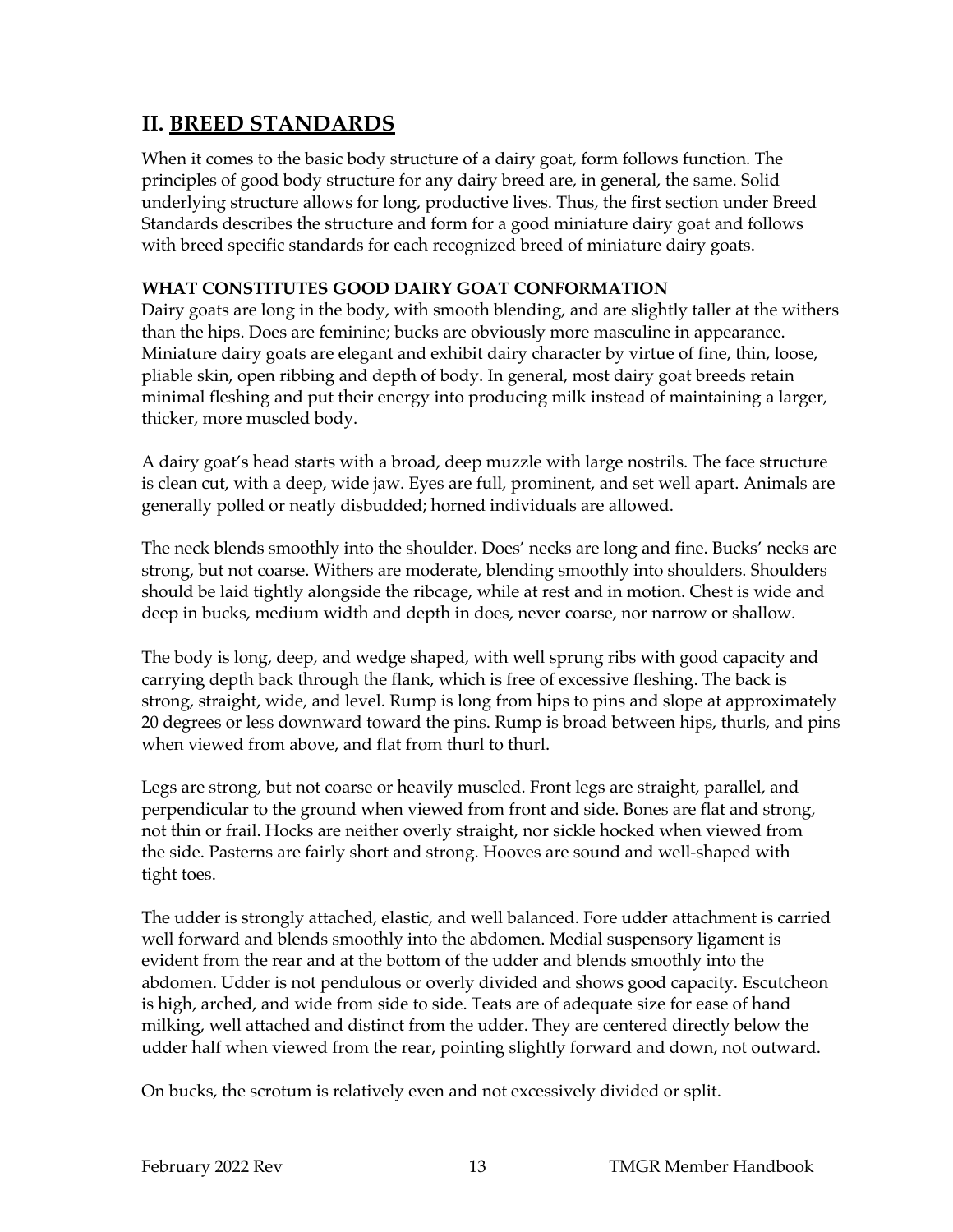Weight:

Most mini dairy goats have adult does weighing between 80 -120 pounds. Bucks can weigh as much as 180 pounds, but typically are 145-165 pounds.

# Height:

Miniature dairy goats are bred to be mid-sized dairy goats in between the Nigerian Dwarf and Standard breed heights. All mini dairy breeds should not cross below the Nigerian maximum allowable heights and should be well under standard breed minimum heights.

#### **MINI ALPINE**

Mini Alpines are lean and refined with erect ears and a straight face. All colors and combinations are allowed with frosted ears and nose permitted. Blue eyes are allowed.

#### **Minimum Heights (American and Purebred):**

22" for does and 23" for bucks

#### **Maximum Height:**

Experimentals -- 32" for does and 34" for bucks. Americans -- 31" for does and 33" for bucks Purebreds must not exceed 30" for does and 32" for bucks

#### **MINI GUERNSEY**

Mini Guernseys tend to be smaller than other mini breeds. Ears are erect and set lower than other Swiss breeds. Ear can be carried in a bonnet position, being forward swept and with ear tips slightly turned up. The face is dished or straight.

They may be any shade of cream to gold, ranging from a pale flaxen to deep bronze or russet gold. The body should be clearly gold, with no preference on shade. Partial to full roaning is allowed. White patches, face, and star/blaze are allowed.

Hair may be short or long and flowing or both. A long curtain, skirt, and/or dorsal fringe is desirable, but not required to meet Breed Standard. Skin must display gold tone, ranging from peachy-flesh to orange gold in one or more of these locations on the animal: muzzle, ears, ears, under tail, mammary or scrotum. Frosted ears and muzzle will be accepted. Blue eyes are allowed.

#### **Minimum Heights (American and Purebred):**

22" for does and 23" for bucks

# **Maximum Height:**

Experimentals - 28" for does and 30" for bucks. Americans - 27" for does and 29" for bucks. Purebreds - 26" for does and 28" for bucks.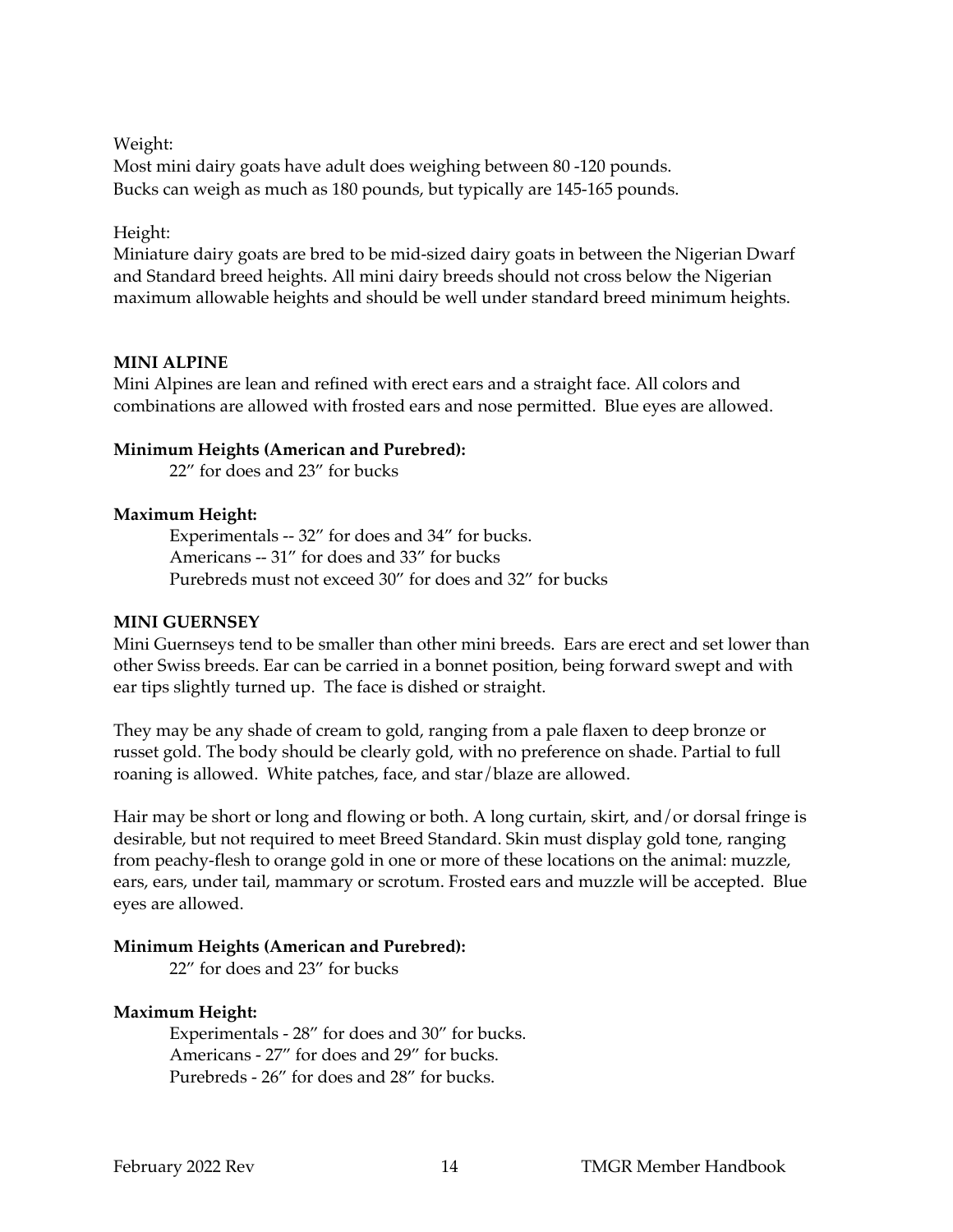## **Faults:**

Moderate To Serious: (depending upon degree) Roman nose

Very Serious Defects: Black hairs in the coat Dominantly white coat on mature does.

# **Disqualifications:**

Shorter or taller than Breed Standard allows. (American and Purebred) No gold tone to skin found on muzzle, ears, eyes, under tail, mammary or scrotum. Swiss facial stripes and/or rump marking (as on Toggenburg or Oberhasli breeds) Black markings or spots in the hair over  $1-1/2$  (3.8 cm) in any direction Pendulous ears LaMancha type ears All white coat on mature does All white or dominantly white coat on bucks

# **MINI LAMANCHA**

The Mini LaMancha is a miniature breed of dairy goat, with average weights for fully mature, lactating does fall between 90 and 120 pounds. Mini LaManchas tend to exhibit long, level lactations with strong persistence, a good let down response, good teat size and udder capacity, and a strong will to milk. Their milk is richer than that of standard dairy goats, and they tend to have calm manners on the milk stand. Mini LaManchas also carry more flesh than standard dairy goats, so that wethers or cull does can make excellent meat animals.

In addition, Mini LaManchas possess a quiet, personable temperament, making them wellsuited for the urban dairy. Their tiny ears and straight profile give them a sophisticated look, the perfect cover for their inquisitive, playful nature. Mini LaManchas draw their unique blend of characteristics from the two foundation breeds, Nigerian Dwarf and Standard LaMancha. The Standard LaMancha breed contributes improved udder conformation and milk production, lactation length and persistence, good butterfat percentages, and a quiet, friendly temperament, while the Nigerian Dwarf breed contributes smaller size, improved hardiness, higher levels of butterfat and protein production, increased ability to hold condition during heavy lactation periods, and, frequently, aseasonal breeding. The Mini LaMancha is an optimal blend of these sought-after qualities.

# **General Appearance**

Mini LaManchas are usually heavier and wider than their Swiss counterparts. They are usually shorter in stature, with more substantial bone and a deeper body. They are elegant and exhibit dairy character by virtue of fine skin, open ribbing and depth of body. They have an alert expression and stance, combined with a docile engaging temperament.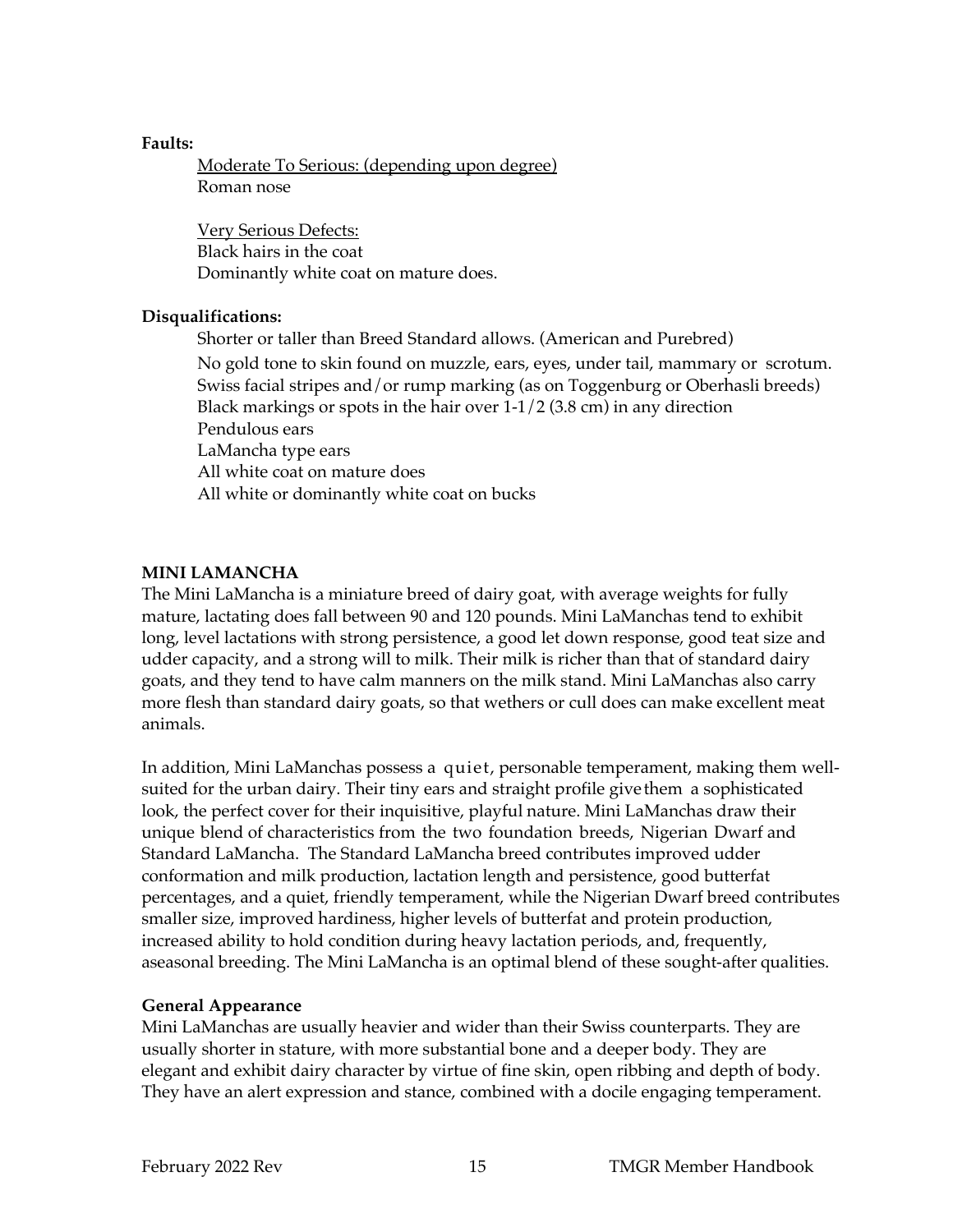Does are feminine; bucks are obviously more masculine in appearance. Any color is acceptable in Miniature LaManchas, and blue eyes are allowed.

## **Head**

The facial profile is straight with a deep, wide jaw. Animals are polled or neatly disbudded. Eyes are full and set well apart.

Ears are the defining characteristic of Mini LaMancha goats. They may be gopher or elf on does or Experimental bucks. Only gopher ears are acceptable on American or Purebred bucks. Correct gopher ears are tight against the head with very little or no cartilage, and a maximum length of one inch. They should be barely visible viewed from the front. Elf ears have cartilage and a tip which turns up or down, with a maximum length of 1.5 inches. Ears may be measured, if necessary, from the base of the skull to the ear tip, without stretching or manipulation.

Necks blend smoothly into the shoulder. Does necks are long and fine, bucks are strong, but not coarse.

# **Body**

The back is strong, straight, wide, and level.

Withers are moderate, blending smoothly into shoulders. Chest is wide and deep in bucks, medium width and depth in does, never coarse. Shoulders should be laid tightly alongside the ribcage.

The Mini LaMancha body is long, deep, and wedge shaped, with well sprung ribs with good capacity and carrying depth back through the flank.

Rump is long from hips to pins and slope at approximately 20 degrees or less downward toward the pins. Rump is broad between hips, thurls, and pins when viewed from above, and flat from thurl to thurl.

Legs are strong, but not coarse or heavily muscled. Front legs are straight, parallel, and perpendicular to the ground when viewed from front and side. Hocks are neither overly straight, nor sickle hocked when viewed from the side. Pasterns are fairly short and strong. Hooves are sound and well-shaped with tight toes.

# **Udder**

Fore udder attachment is carried well forward and blends smoothly into the abdomen. Medial suspensory ligament is evident from the rear and at the bottom of the udder and blends smoothly into the abdomen. Udder is not pendulous or overly divided and shows good capacity.

Escutcheon is high, arched, and wide from side to side.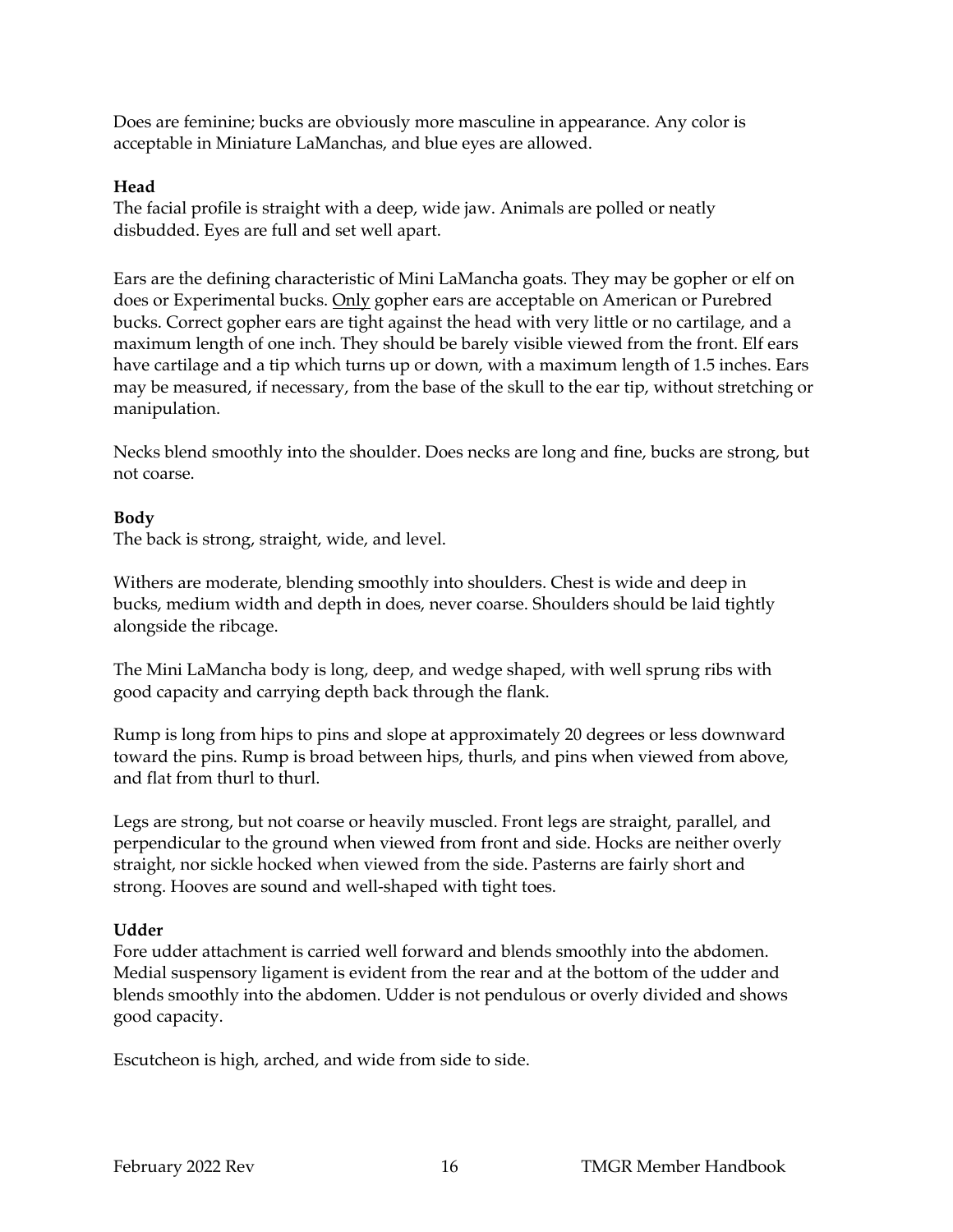# **Testicles**

Scrotum is relatively even and not divided or split.

#### **Teats**

Teats are of adequate size for ease of hand milking, well attached and distinct from the udder. Centered directly below the udder half when viewed from the rear, pointing slightly forward and down, not outward.

## **Size (American and Purebred)**

Ideal size range in does: 24-26 inches Ideal size range in bucks: 24-28 inches

# **Minimum Heights (American and Purebred):**

23" for does and 23" for bucks

# **Maximum Height (American and Purebred):**

27" for does and 29" for bucks

# **Disqualifications**

Shorter or taller than Breed Standard allows. (American and Purebred) Anything other than gopher or correct elf ears on Purebred or American does. Anything other than gopher ears on Purebred or American bucks.

# **MINI NUBIAN**

The Mini Nubian is a medium sized dairy goat of mixed Asian, African and European ancestry, the result of the careful crossing of the Anglo Nubian and Nigerian Dwarf breeds. They are known for high quality, high butterfat milk production, and can carry more muscling than dairy goats of Swiss origin. Any color or color combination is accepted including frosted nose and ears. Blue eyes are allowed.

The head is the most distinctive breed characteristic of the Mini Nubian and one of the most challenging aspects of breeding Mini Nubians. Goats do not upgrade into the American and Purebred Herdbooks based on generation alone. The minimum standards for each herdbook must be met.

#### **Nose**

The preferred profile of the Mini Nubian is convex. Please note noses just after birth are scrunched up, and profiles can improve dramatically as the goat ages. For better accuracy we judge breed characteristics and assign a herdbook after one year of age. The following are terms we use to describe and evaluate the nose or profile of the Mini Nubian:

Concave (dished) – This term describes the nose of the goat when viewed in profile. The Nigerian Dwarf has a concave or straight profile, while the Nubian has a convex profile. Concave profiles are undesirable in the Mini Nubian and allowed in the Experimental Herdbook only.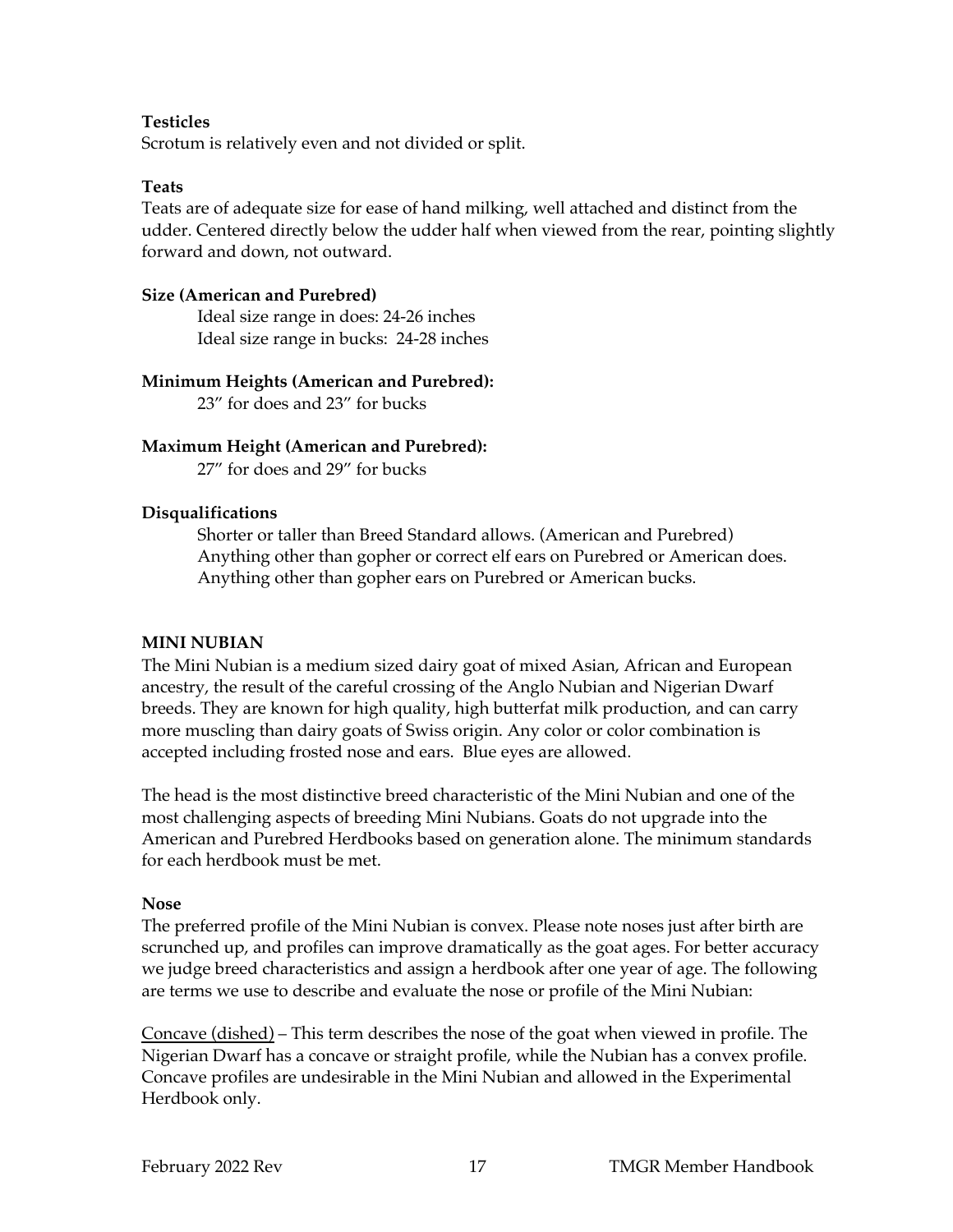Straight Nose – A straight profile is preferred over a concave profile. More often the nose is actually a very slight concave or convex. Straight noses are allowed in the Experimental and American Herdbooks.

Convex (Roman) – Convex is the profile of a purebred Nubian. Convex noses are preferred. To be place in the Purebred Herdbook, Mini Nubians must have clearly convex noses. Convex noses can be found in every generation and not just those individuals with higher percentage Nubian.

#### **Ears**

The second defining characteristic of the Mini Nubian head is its ears. Wide, pendulous ears that flare forward at the ends creating the characteristic "bell shape" are preferred. The ears of the Mini Nubian are judged *at rest*, and the breeder is advised to take the time to obtain photographs of the ears at rest when registering his/her goat. The following terms are used to describe the ears of the Mini Nubian:

Control – Nubians and Mini Nubians alike demonstrate varying levels of control over their ears. Some individuals have near total control and are able to raise their ears very high. Other individuals have almost no control. Nubians and Mini Nubians with **curtain**  ears have very soft ears that dangle down beside their heads at all times. Curtain ears may be preferred by some breeders. They are not, however, shown preference in the Breed Standard.

Airplane – Airplane ears extend straight out from the head like the wings of an airplane. These ears are fairly common in first generation crosses. They are accepted in the Experimental Herdbook only.

Dropped – The terms 2/3rds and 3/4ths dropped ears have been used for years to describe ears that are closer to pendulous than airplane ears are. These terms, however, are not well defined. They do not mean the same thing to all breeders and are confusing to new breeders. To simplify matters, we will refer to all ears that are neither airplane nor pendulous as "dropped". This applies to ears that are set close to the head but are too short, as well as ears that lack the close set to the head. The later type of ear tends to come out from the head, and then drop down, or be set higher on the head. Dropped ears are allowed in the Experimental and American Herdbooks only.

Pendulous – Pendulous refers to ears that are long and set close to the side of the head. Pendulous ears in does extend to the tip of the nose or beyond when held alongside the head. Pendulous ears in bucks will approach the tip of the nose. Ears in bucks that extend to or beyond the tip of the nose are preferred. Ears are best judged pendulous at maturity. Ears shall be judged to be pendulous or not while they are in a relaxed position. Pendulous ears are strongly preferred and are the only ears accepted into the Purebred Herdbook.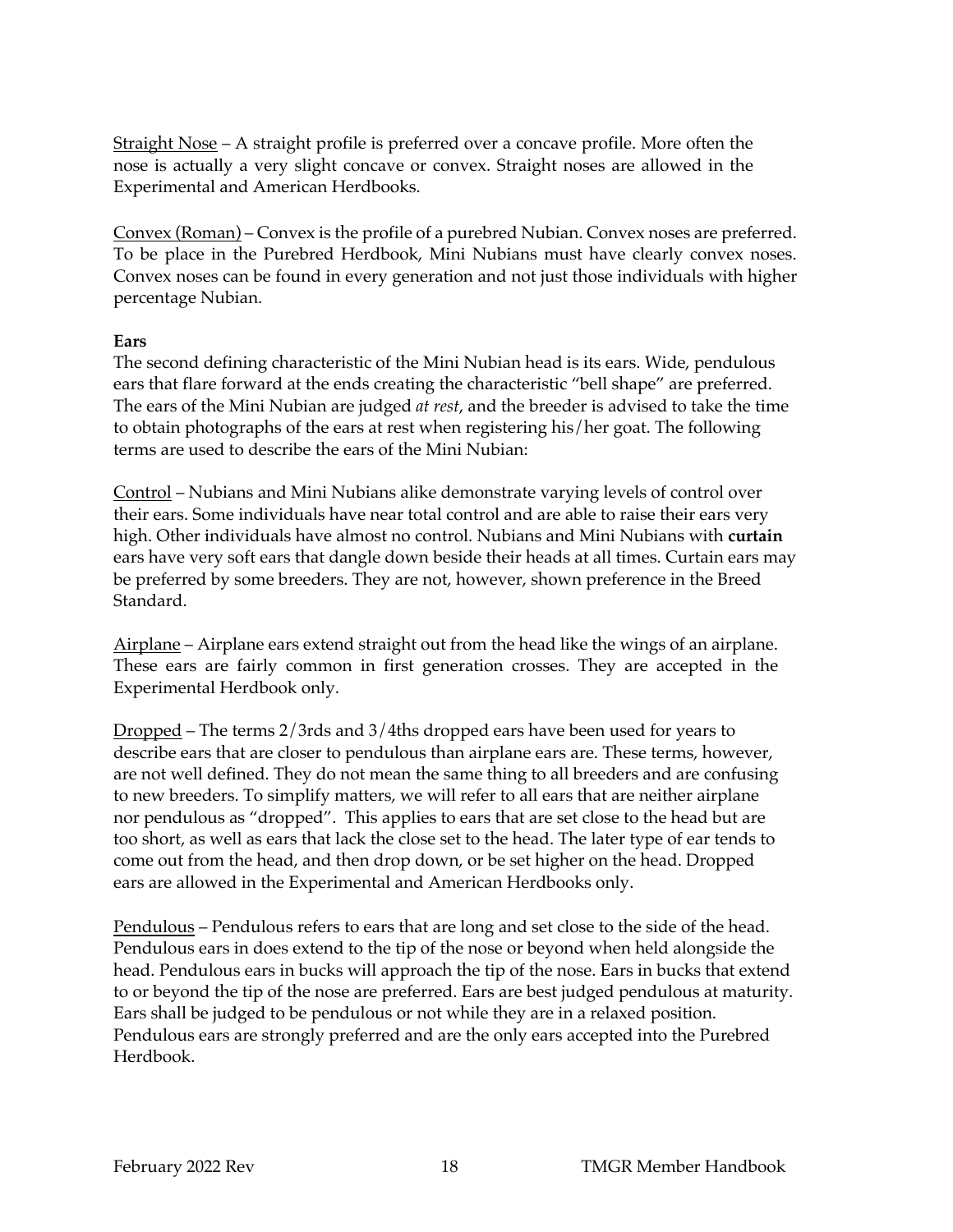Bell Shaped – The third defining characteristic of the Mini Nubian ear is its shape. The shape should be wide with a round tip and a flare at the end. Some pendulous ears may be too stiff or narrow to host this shape. Bell shaped ears are strongly preferred and are the only ears accepted into the Purebred Herdbook.

# Experimental Mini Nubians –

Can be any generation. They can have any type of profile and any type of ear

# American Mini Nubians –

Must be third generation or higher. They must have straight or convex noses, with convex noses strongly preferred. They must have dropped or pendulous ears, with bell shaped pendulous ears strongly preferred.

#### Purebred Mini Nubians –

Must be sixth generation or higher. They must have clearly convex noses. They must have pendulous, bell-shaped ears.

#### **Minimum Heights (American and Purebred):**

22" for does and 23" for bucks

#### **Maximum Height:**

Experimentals - 32" for does and 34" for bucks. Americans - 31" for does and 33" for bucks. Purebreds - 30" for does and 32" for bucks.

# **MINI OBERHASLI**

Mini Oberhasli draw their unique blend of characteristics from the two foundation breeds, Nigerian Dwarf and Standard Oberhasli. The Standard Oberhasli is a medium sized goat (typically 2 inches smaller than other standard sized breeds) with a proportionally wider body. It is known for its deep, rich, red bay color and chamoisee pattern. Additionally, standard Oberhasli have a distinctive short, wide head, with deep jaw and broad muzzle with a wide forehead and prominent eyes. The Oberhasli ear tends to be shorter than other Swiss breeds, set lower, and pointed forward. Nigerian Dwarf goats are known for short stature, high percentage of butterfat and protein in their milk, aseasonal breeding, improved hardiness. Nigerian Dwarfs are easy to keep and maintain body condition. The Mini Oberhasli is expected to be a blending of these two breeds.

The average weight for fully mature, lactating doe Mini Oberhasli ranges between 80 and 120 pounds. Standard Oberhasli are known for their sweet nature, and this calm, quiet, gentleness is carried through into the Mini Oberhasli who also demonstrate a quiet, docile, friendly temperament. Mini Oberhasli are alert and inquisitive. Does can be pushy at feeding time, and in mixed breed herds, Mini Oberhasli will likely become herd queens.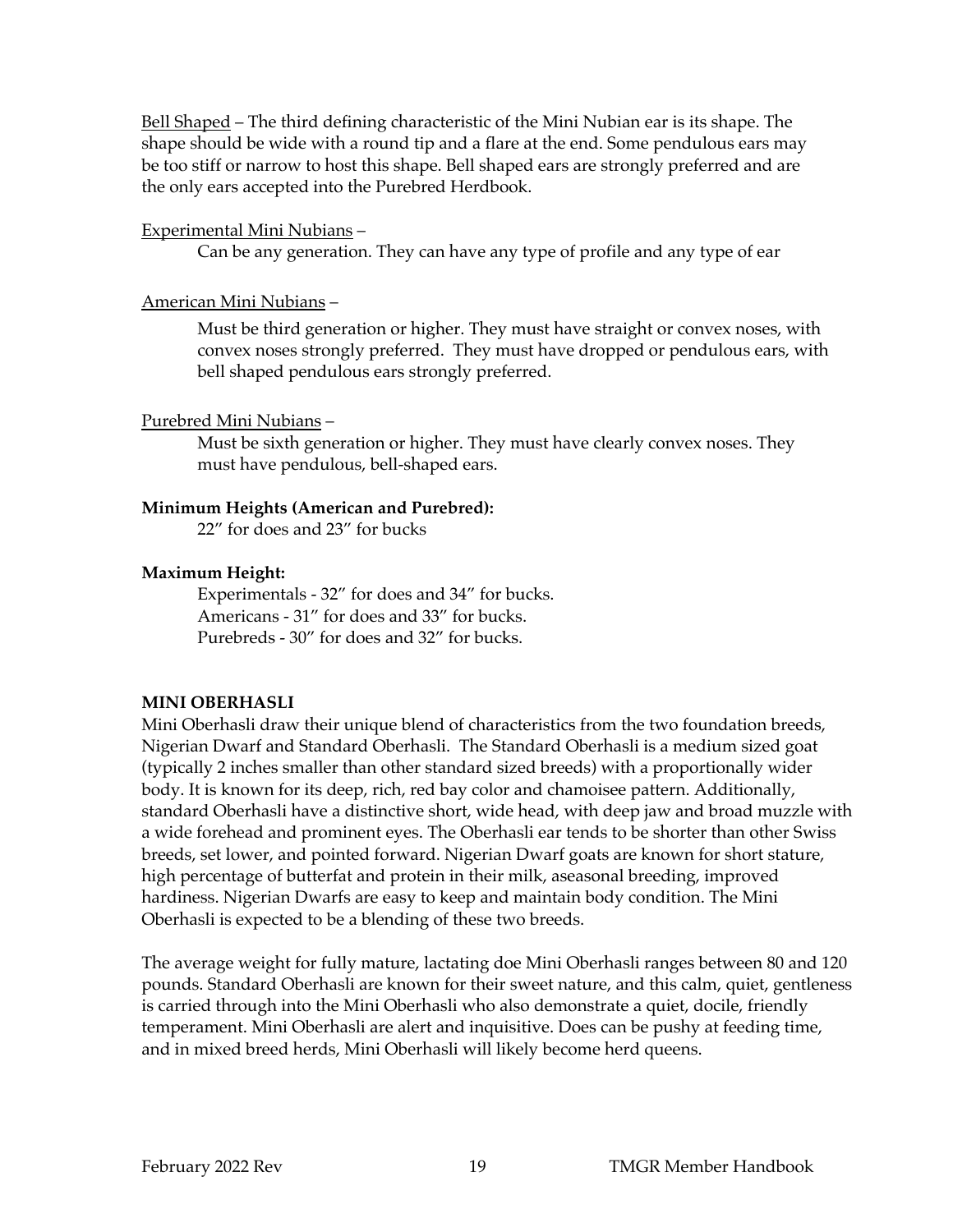Mini Oberhasli tend to exhibit long, level lactations, large teat size, and good udder capacity with a strong will to milk. Standard Oberhasli, while not particularly high in butterfat, are known for sweet, fine-flavored milk. The crossing of the standard Oberhasli with the Nigerian Dwarf results in the Mini Oberhasli having richer milk (>5% butter fat) than that of standard dairy goats (~3% butter fat) while maintaining the sweet, delicate fine-flavored milk. While the Nigerian Dwarf breed contributes the increase in milk components, the Standard Oberhasli breed contributes improved udder capacity and milk production, lactation length and persistence, body depth and width found in the Mini Oberhasli.

Mini Oberhasli are a color-based breed. Its color is chamoisee – red bay with black facial markings, black legs from the knees and hocks down, black belly and a black dorsal of various width. The preferred color is a deep, dark red bay, but lighter color or less red (i.e., more brown) is acceptable. Black facial markings can vary from refined thin lines from the eyes towards the muzzle to thick lines to a mostly black face. Similarly, there are black markings, with various degrees of thickness, going from the base of each ear towards the poll where the dorsal strip begins. All black facial markings within this range are accepted with no one marking being preferred over the others. Interior of the ears are black. Does have udders that are grey to black in color. Blue eyes are allowed.

Frosted ears or muzzle are not accepted in the American or Purebred Herdbooks. A few white hairs throughout the coat are acceptable for purebred registry, but the amount of white hairs cannot reach the level of "roaning". Mini Oberhaslis in the American Herdbook are allowed to have white markings, provided no white spot in over 2 inches in any direction. No white spots are allowed for purebred status.

Bucks tend to have more black on the head than does. Bucks can have black hair along the shoulder, underside of the neck, and lower chest. The black dorsal marking on bucks tends to also be wider than on does.

# **Black Coloring**

Occasionally, Oberhasli are born all black. This coloration is not the typical recessive black seen in other goat breeds, where breeding two black goats guarantees the result in black offspring. Originally thought to follow this pattern, black Oberhasli bucks cannot be registered with AGS and are only registered in the ADGA Experimental Herdbook. These registration decisions are to protect the chamoisee coloring and prevent the breed from becoming all black. Because breeding two black Mini Oberhasli together does not result in 100% black offspring and are just as likely to produce bay chamoisee offspring, we find no reason to exclude black bucks from the registry. Black does are allowed in all 3 herdbooks and black bucks are allowed in the Experimental Herdbook only. Black does are not allowed to have any white hairs on the nose, ears, or body to be accepted into the Purebred Herdbook.

# **Allowable Exceptions for Individuals Registered in the Experimental Herdbook**

Any goat produced by breeding a standard Oberhasli and a Nigerian Dwarf or breeding any generation Mini Oberhasli can be registered in the Experimental Herdbook regardless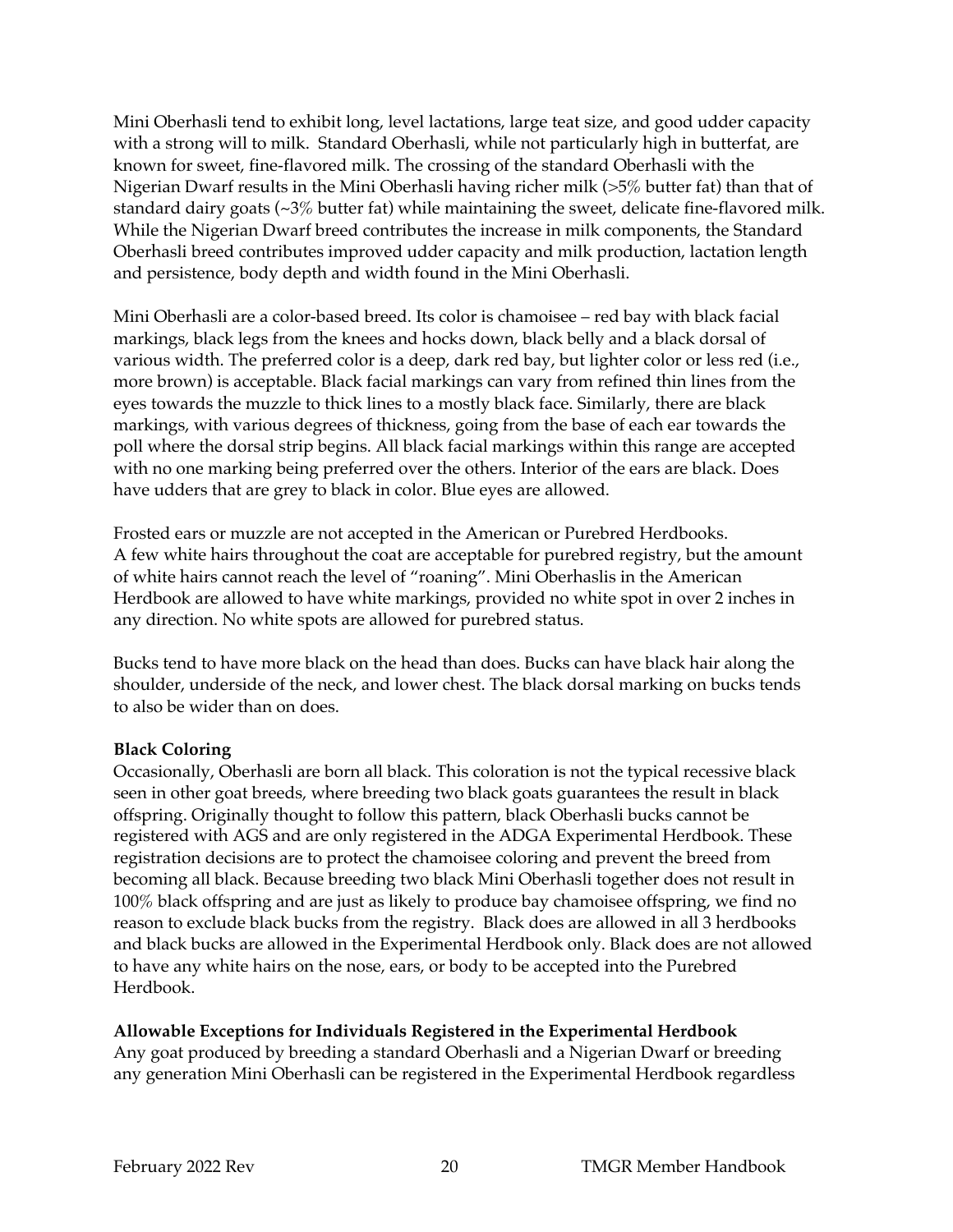of correct Oberhasli coloring or color pattern. Frosted ears and muzzles are only allowed in the Experimental Herdbook.

Goats in the Experimental Herdbook may have any amount of white markings (recognizing that white overlays are very common in Nigerian Dwarf goats). But caution is recommended, as breeding white out can be very difficult and white markings can remain genetically, even if not expressed in a given goats phenotype.

# **General Appearance**

Mini Oberhasli are wider than their Swiss counterparts but retain minimal fleshing associated with most diary breeds. They are usually shorter in stature, with a wider and deeper body. They are elegant and exhibit dairy character by virtue of fine skin, open ribbing and depth of body. They have an alert expression and stance, combined with a docile engaging temperament. Does are feminine; bucks are obviously more masculine in appearance.

# **Head**

The facial profile is dished or straight with a deep, wide jaw. Animals are polled or neatly disbudded. Eyes are full, prominent, and set well apart.

Ears are erect, short, set low, and pointed forward. Ears of a Mini Oberhasli should be smaller than ears of other mini-Swiss breeds.

Necks blend smoothly into the shoulder. Does necks are long and fine, bucks are strong, but not coarse.

# **Body**

The back is strong, straight, wide, and level.

Withers are moderate, blending smoothly into shoulders. Chest is wide and deep in bucks, medium width and depth in does, never coarse. Shoulders should be laid tightly alongside the ribcage.

The Oberhasli body is deep, and wedge shaped, with well sprung ribs with good capacity and carrying depth back through the flank. It is known for its wider body type.

Rump is long from hips to pins and slope at approximately 20 degrees or less downward toward the pins. Rump is broad between hips, thurls, and pins when viewed from above, and flat from thurl to thurl.

Legs are strong, but not coarse or heavily muscled. Front legs are straight, parallel, and perpendicular to the ground when viewed from front and side. Hocks are neither overly straight, nor sickle hocked when viewed from the side. Pasterns are fairly short and strong. Hooves are sound and well-shaped with tight toes.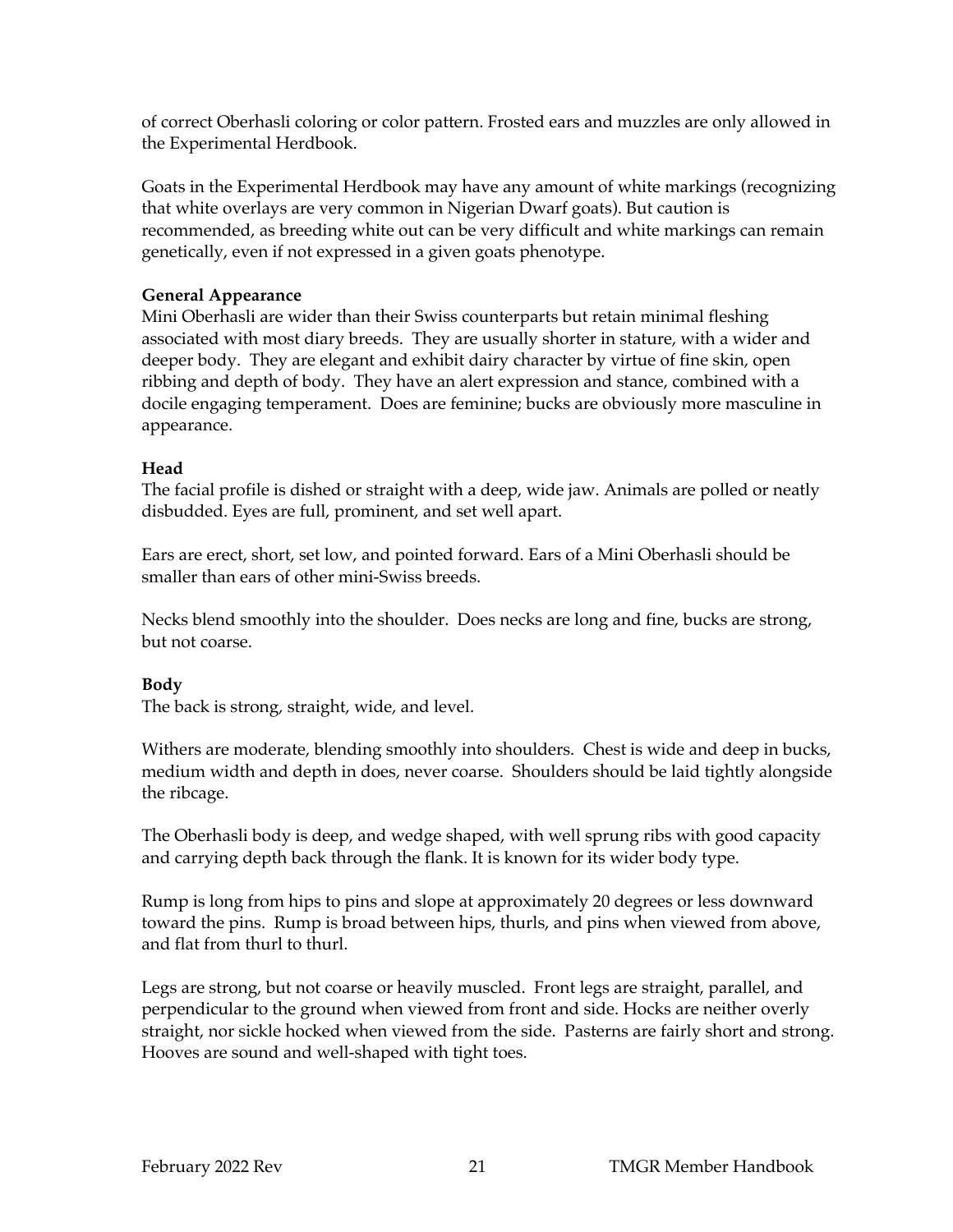#### **Udder**

Fore udder attachment is carried forward and blends smoothly into the abdomen. Medial suspensory ligament is evident from the rear and at the bottom of the udder and blends smoothly into the abdomen. Udder is not pendulous or overly divided and shows good capacity. Escutcheon is high, arched, and wide from side to side.

#### **Testicles**

Scrotum is relatively even and not divided or split.

#### **Teats**

Teats are of adequate size for ease of hand milking, well attached and distinct from the udder. Centered directly below the udder half when viewed from the rear, pointing slightly forward and down, not outward.

#### **Size (American and Purebred)**

Ideal size range in does: 24-26 inches Ideal size range in bucks: 24-28 inches

#### **Minimum Heights (American and Purebred):**

23" for does and 23" for bucks

#### **Maximum Height (American and Purebred):**

28" for does and 30" for bucks

#### **Disqualifications**

Roman (convex) nose Anything other than erect ears. Anything other than correct coloring. (American or Purebred) Shorter or taller than Breed Standard allows. (American and Purebred)

#### **MINI SAANEN**

Mini Saanens are a heavier-boned breed, carrying more substance than the other Swiss breeds. The ears are erect, and the face is straight or dished. They must be solid white for acceptance in the Purebred registry. Blue eyes are allowed.

#### **Minimum Heights (American and Purebred):**

22" for does and 23" for bucks

#### **Maximum Height:**

Experimentals -- 32" for does and 34" for bucks. Americans -- 31" for does and 33" for bucks Purebreds must not exceed 30" for does and 32" for bucks